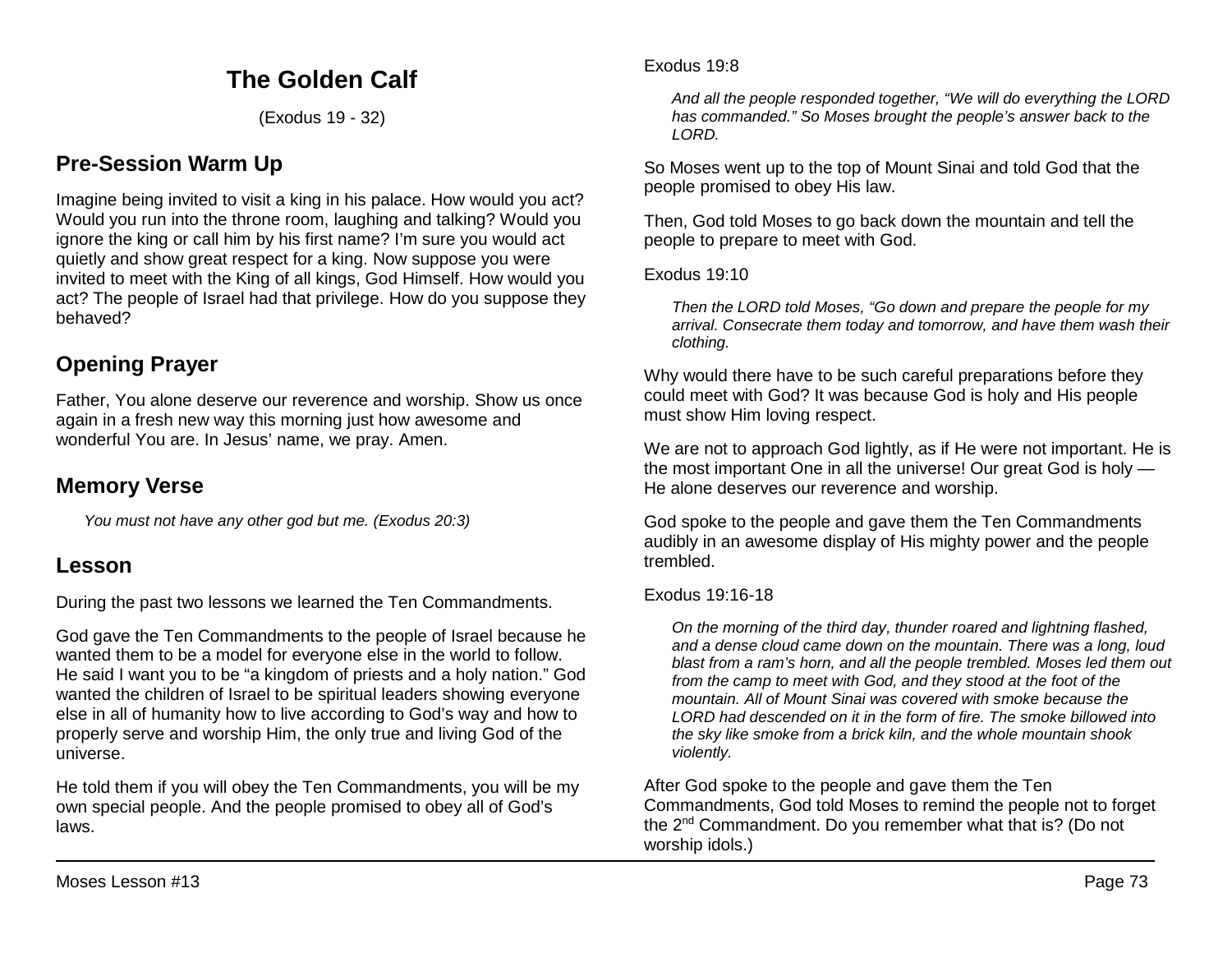### Exodus 20:22-23

*And the LORD said to Moses, "Say this to the people of Israel: You saw for yourselves that I spoke to you from heaven. Remember, you must not make any idols of silver or gold to rival me.*

God was reminding and warning the people, "*You heard me when I told you the Ten Commandments. You know that I am a living God, not one made of stone or wood! Remember, you must not make or worship dumb idols. Worship Me alone.*"

### Exodus 24:12

*Then the LORD said to Moses, "Come up to me on the mountain. Stay there, and I will give you the tablets of stone on which I have inscribed the instructions and commands so you can teach the people."*

At this point, the people had only heard God speak the Ten Commandments. Now God wanted to write the Commandments down for them so they wouldn't forget them.

### Exodus 24:18

*Then Moses disappeared into the cloud as he climbed higher up the mountain. He remained on the mountain forty days and forty nights.*

[Teacher, while you turn the pages of the Bible from Exodus 24 to 31, explain that...] God gave Moses a lot of information while he was up there, that's why it took 40 days to get all that God told him.

# Exodus 31:18

*When the LORD finished speaking with Moses on Mount Sinai, he gave him the two stone tablets inscribed with the terms of the covenant, written by the finger of God.*

Have you ever had to wait a long, long time for someone to come? The children of Israel grew tired of waiting for Moses to return from Mt. Sinai.

### Exodus 32:1

*When the people saw how long it was taking Moses to come back down the mountain, they gathered around Aaron. "Come on," they said, "make us some gods who can lead us. We don't know what happened to this fellow Moses, who brought us here from the land of Egypt."*

Does Aaron remind the people of God's first two commands? (No!)

### Exodus 32:2-4

*So Aaron said, "Take the gold rings from the ears of your wives and sons and daughters, and bring them to me." All the people took the gold rings from their ears and brought them to Aaron. Then Aaron took the gold, melted it down, and molded it into the shape of a calf. When the people saw it, they exclaimed, "O Israel, these are the gods who brought you out of the land of Egypt!"* 

Wait a minute! Who brought the people out of slavery? Not a golden calf! It was the Lord! How could they forget God's amazing miracle of parting the Red Sea!?

### Exodus 32:5-6

*Aaron saw how excited the people were, so he built an altar in front of the calf. Then he announced, "Tomorrow will be a festival to the LORD!" The people got up early the next morning to sacrifice burnt offerings and peace offerings. After this, they celebrated with feasting and drinking, and they indulged in pagan revelry.* 

Wow! How quickly they forgot they had promised to obey all that God had commanded them! And, God saw what was going on, too...

### Exodus 32:7-8

*The LORD told Moses, "Quick! Go down the mountain! Your people whom you brought from the land of Egypt have corrupted themselves. How quickly they have turned away from the way I commanded them to live! They have melted down gold and made a calf, and they have bowed down and sacrificed to it. They are saying, 'These are your gods, O Israel, who brought you out of the land of Egypt.'"*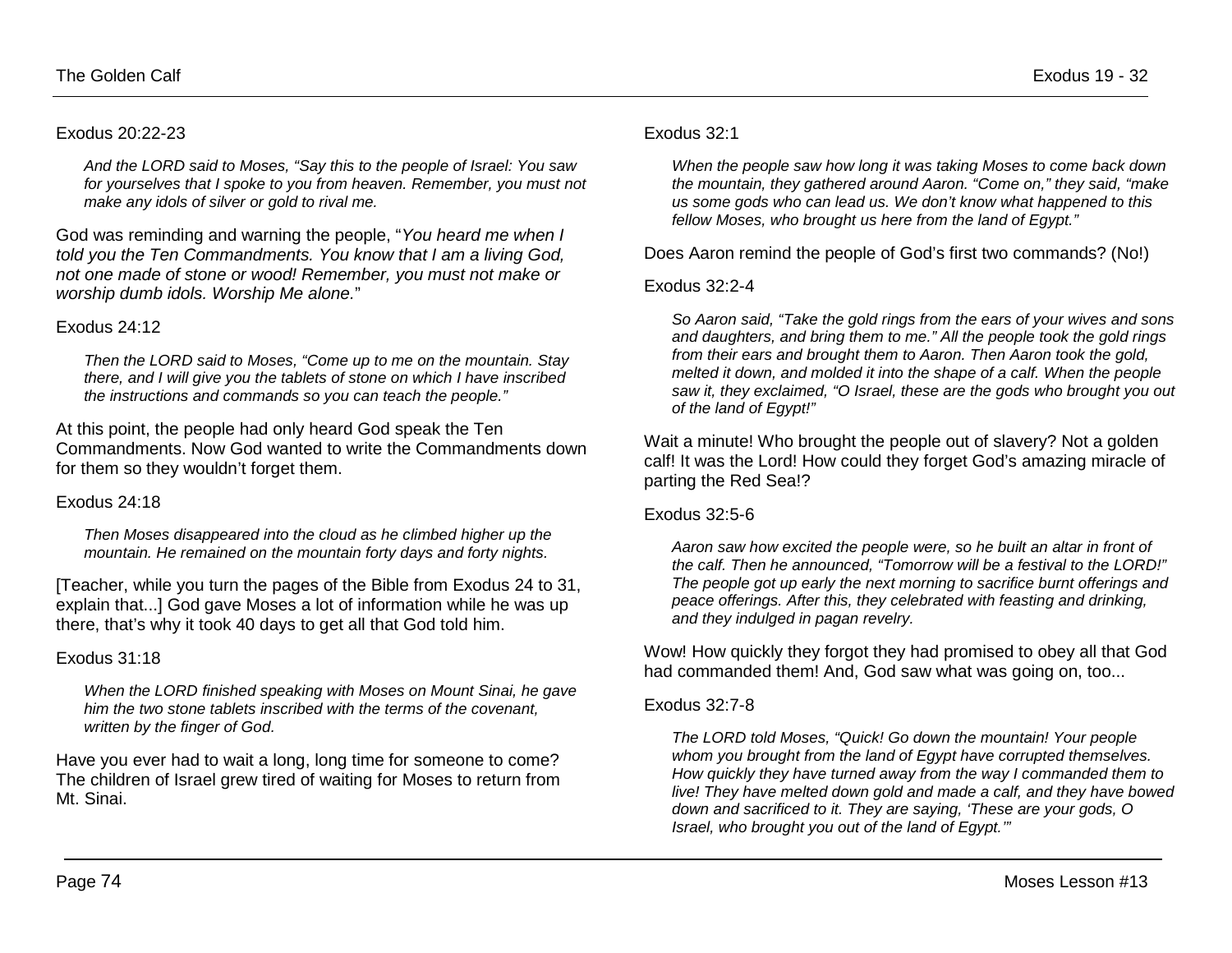God was so mad that He wanted to wipe the children of Israel off the face of the earth and start over with Moses' descendants.

Exodus 32:9-10

*Then the LORD said, "I have seen how stubborn and rebellious these people are. Now leave me alone so my fierce anger can blaze against them, and I will destroy them. Then I will make you, Moses, into a great nation."* 

But, Moses asked God for mercy.

### Exodus 32:11-13

*But Moses tried to pacify the LORD his God. "O LORD!" he said. "Why are you so angry with your own people whom you brought from the land of Egypt with such great power and such a strong hand? Why let the Egyptians say, 'Their God rescued them with the evil intention of slaughtering them in the mountains and wiping them from the face of the earth'? Turn away from your fierce anger. Change your mind about this terrible disaster you have threatened against your people! Remember your servants Abraham, Isaac, and Jacob. You bound yourself with an oath to them, saying, 'I will make your descendants as numerous as the stars of heaven. And I will give them all of this land that I have promised to your descendants, and they will possess it forever.'"* 

Moses reminds God of His promise to Abraham, Isaac, and Jacob to make the Israelites a great nation. But God hadn't forgotten His promise; He didn't bring disaster on the people.

Exodus 32:14

*So the LORD changed his mind about the terrible disaster he had threatened to bring on his people.*

Then when Moses came down the mountain, he has a fit when he saw what had been going on while he was gone.

Exodus 32:19-20

*When they came near the camp, Moses saw the calf and the dancing, and he burned with anger. He threw the stone tablets to the ground,* 

*smashing them at the foot of the mountain. He took the calf they had made and burned it. Then he ground it into powder, threw it into the water, and forced the people to drink it.* 

Although Moses had pleaded to the Lord for mercy for the people, he was angry that they would even think of dishonoring God in such a sinful way. They seemed to have forgotten how holy God is and how He alone should be reverenced and worshiped.

Like the Israelites, many people today seem to have no respect or reverence for God. They dishonor Him by what they say and do. We must always remember that God is holy — He alone deserves our reverence and worship.

Even when you are outside of church you should be careful how you speak about God. Never use His name lightly or as a swear word. Your reverence for God shows others that you have a special relationship with Him.

The people of Israel had forgotten their special relationship with God and were behaving in a very sinful way by worshiping the golden calf. But, Moses went back up the Mountain and pleaded with God to forgive the people. And, God gave Moses another set of the commandments.

# **Closing Prayer**

Father, we would never want to bring Your name dishonor. People know that we call ourselves Christian; help us to always reverence you in everything we think, or say, or do. We love you Lord and want our lives to speak to others of your love and mercy and grace. In Jesus' name, we pray. Amen.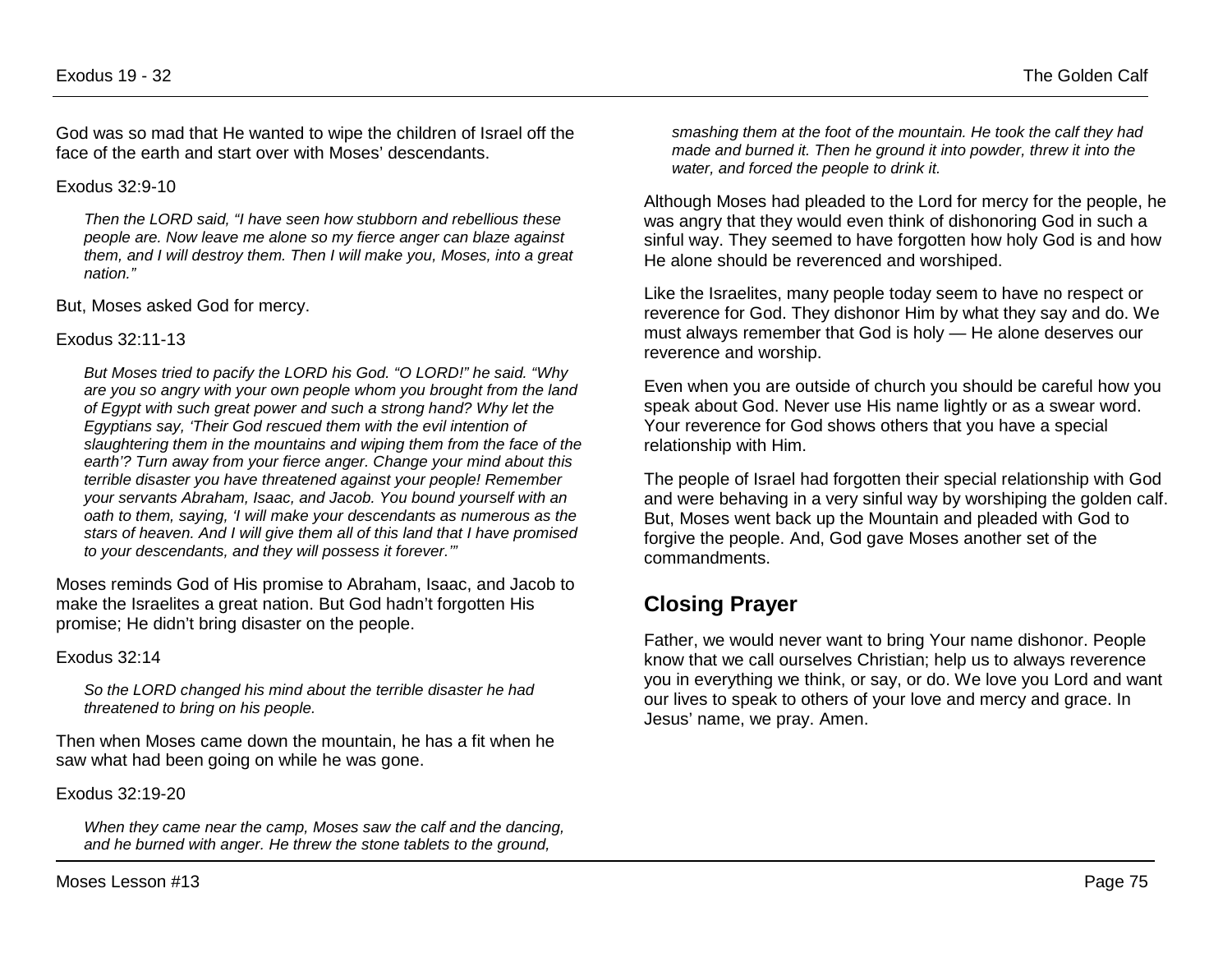# **Learning Activities**

**Craft Corner**

# **Game Center**

Use the following review questions in a game of your choice:

- 1. What are God's rules for life called? (The Ten Commandments.)
- 2. Why did God choose Israel to give His Ten Commandments to? (He wanted them to be spiritual leaders showing everyone else in the world how to live according to God's way and how to properly serve and worship Him.)
- 3. When Moses told the people God wanted to give them His rules for living, what did the people promise to do? (Obey all of God's laws.)
- 4. Why did the people have to wash their clothes to get ready to hear God tell them His commandments? (God is holy and the people needed to prepare themselves before coming into His presence.)
- 5. How did God display His mighty power when He told them His commandments? (Thundering, lightning flashes, sound of trumpets, mountain smoking.)
- 6. What did the people do when they saw God's display of His mighty power? (They trembled and stood afar off. Then they told Moses not to let God talk to them; they were afraid they'd die!)
- 7. How many days was Moses up on the mountain? (40)
- 8. What did the people do while Moses was gone? (They made a golden calf.)
- 9. Which commandments did they break by making the golden calf? (#1 and #2.)
- 10. What did God want to do to the people because of His anger? (He wanted to wipe them out and start over with Moses' descendants.)
- 11. What did Moses remind God of when He said He wanted to wipe out all the people? (His promise to Abraham, Isaac, and Jacob.)
- 12. What did Moses do when he got back down the mountain? (He threw the 10 commandments down and broke the tablets of stone. Then he burned the golden calf and ground it into dust. Then he put the gold dust into the water and made the people drink it.)
- 13. Why is it important for us to show honor and respect for God? (He is holy and deserves our reverence.)
- 14. What does it show other people when we show our respect towards God? (That we have a special relationship with Him.)
- 15. How can you show honor and respect towards God? (By being careful how we speak His name. Never use His name lightly or as a swear word.)